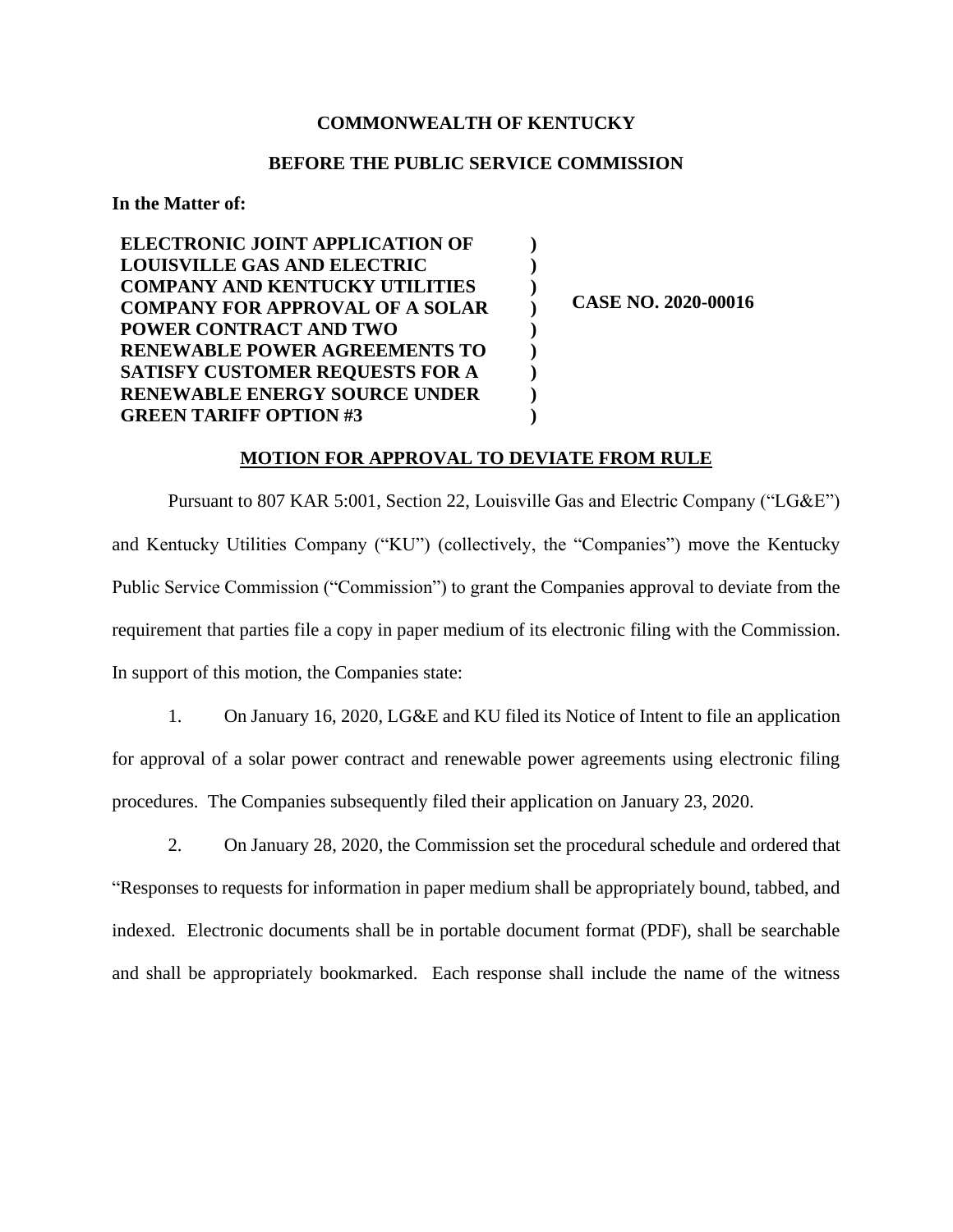responsible for responding to questions related to the information provided, with an original in paper medium and an electronic version to the Commission."<sup>1</sup>

3. 807 KAR 5:001, Section 8(3) provides: "All papers shall be filed with the commission by uploading an electronic version using the commission's E-Filing System at http://psc.ky.gov. In addition, the filing party shall file one (1) copy in paper medium with the commission as required by subsection (12)(a)2. of this section."

4. 807 KAR 5:001, Section 13(2) provides that a request for confidential treatment of material must include "ten (10) copies of the material in paper medium with those portions redacted for which confidentiality is sought, and, in a separate sealed envelope marked confidential, one (1) copy of the material in paper medium which identifies by underscoring, highlighting with transparent ink, or other reasonable means only those portions that unless redacted would disclose confidential material."

5. In response to Item No. 3 of Commission Staff's Initial Request for Information, the Companies are providing an Excel spreadsheet file with multiple worksheets containing hourly data for the years 2018 and 2019 for each of the Companies' thermal generating units. One of the worksheets within the Excel spreadsheet file contains more than 380,000 rows of data and the other worksheet contains more than 17,500 rows of data. A copy of this information in paper medium would be more than 9,000 pages.

6. The Companies' response to Item No. 3 of Commission Staff's Initial Request for Information is also the subject of a Joint Petition for Confidential Protection dated February 5, 2020.

<sup>&</sup>lt;sup>1</sup> In the Matter of: Electronic Application of Louisville Gas and Electric Company and Kentucky Utilities Company *for Approval of a Solar Power Contract and Two Renewable Power Agreements to Satisfy Customer Requests for a Renewable Energy Source Under Green Tariff Option #3*, Case No. 2020-00016, Order (Ky. PSC Jan. 28, 2020).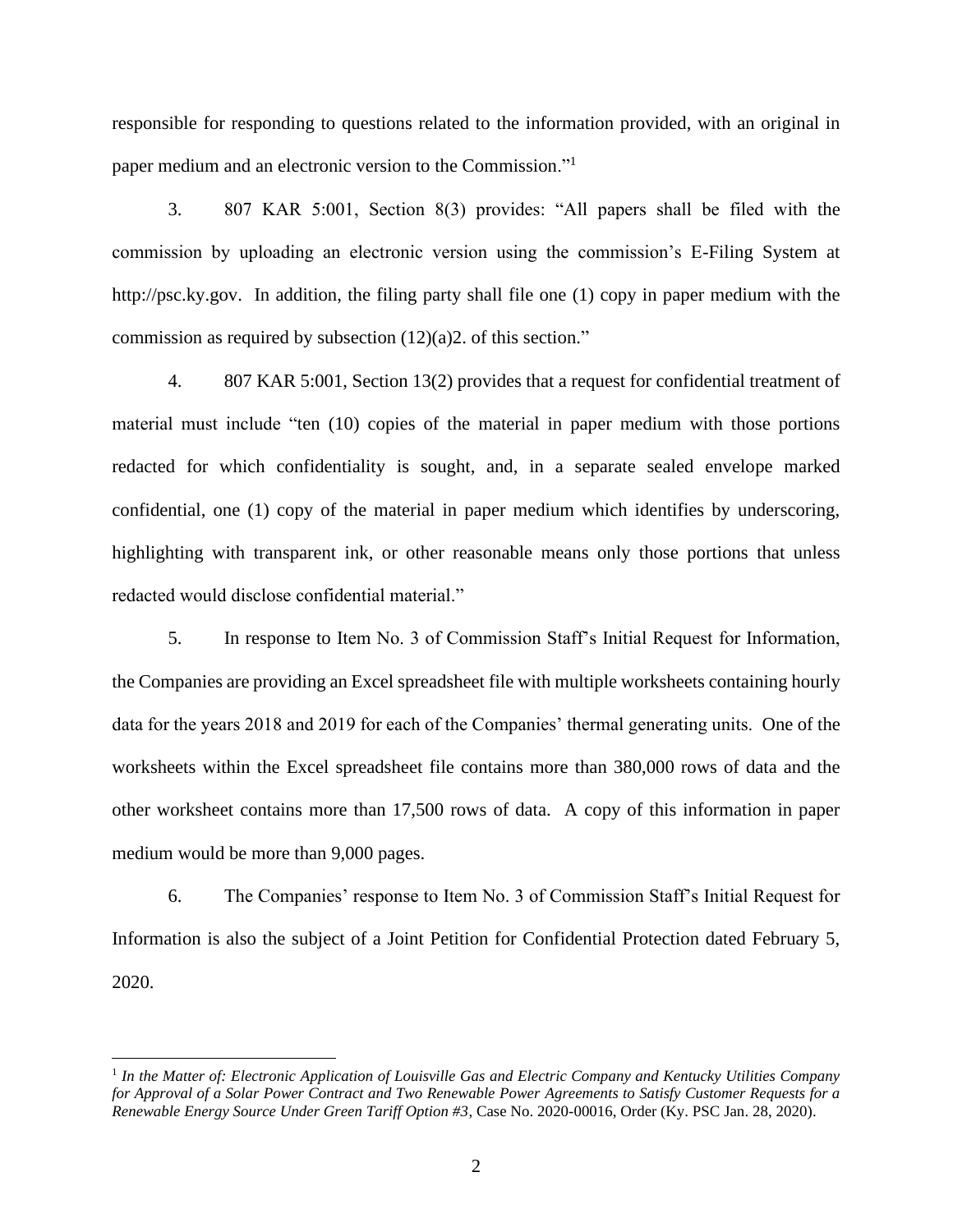7. The Companies request permission to deviate from 807 KAR 5:001, Section 8(3) and 807 KAR 5:001, Section 13(2) by not filing a paper copy of the Excel file for the reasons stated above. Rather, the Companies are requesting permission to file a copy of the Excel file that identifies by highlighting the information for which confidential protection is sought with the Commission on a portable electronic storage medium to satisfy the requirements in both 807 KAR 5:001, Section 8(3) and 807 KAR 5:001, Section 13(2). All of the data in the Excel file is considered to be confidential. The Excel file will also be uploaded to the Companies' secure file sharing site for viewing by Commission Staff and the Attorney General.

8. The Companies are making its above request to deviate pursuant to 807 KAR 5:001, Section 22.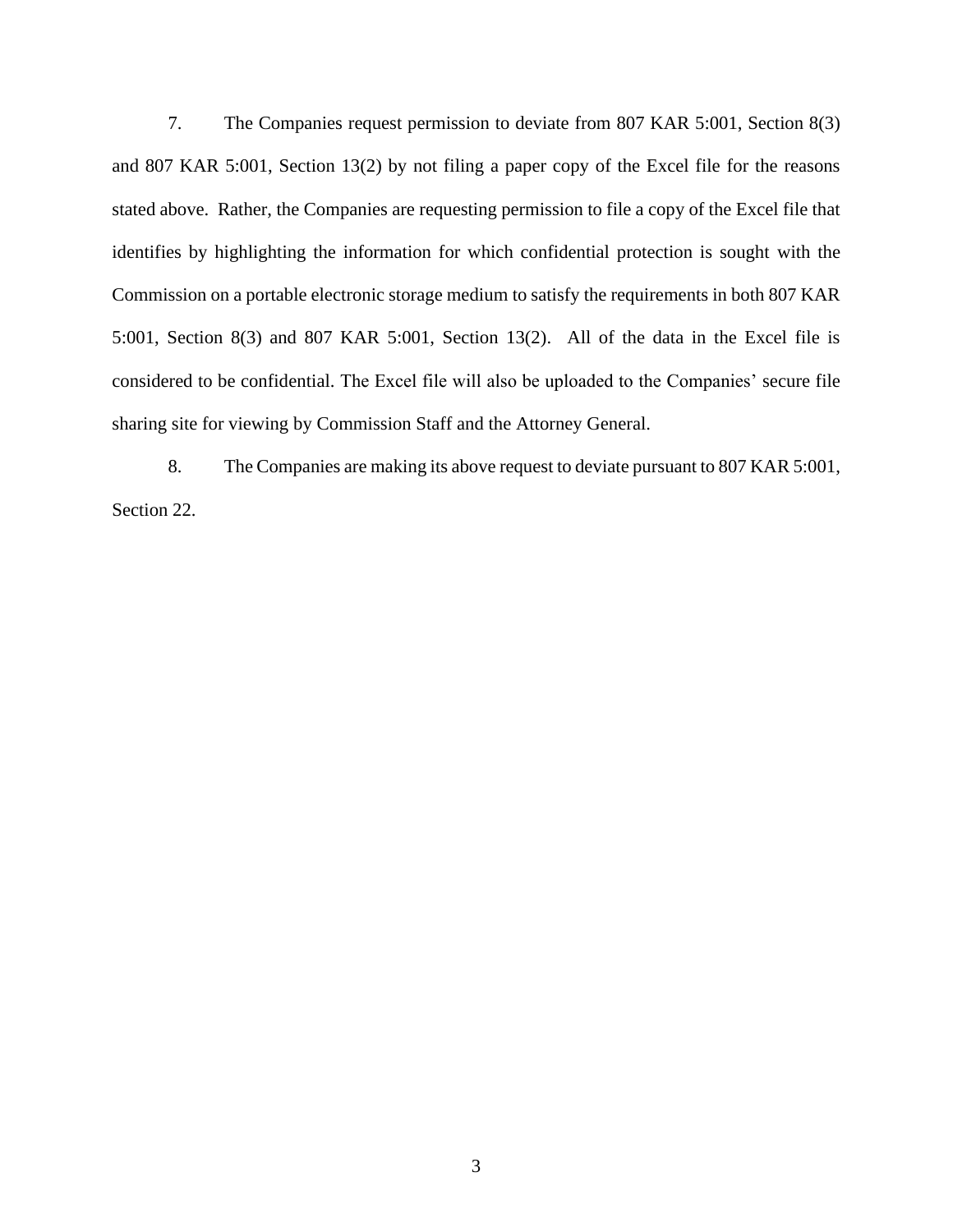**WHEREFORE,** the Companies request a deviation from the 807 KAR 5:001, Section 8(3) and 807 KAR 5:001, Section 13(2) requirements that the parties file with the Commission a copy in paper medium of its electronic filing of the redacted version of the attachment to Item No. 3 of Commission Staff's Initial Request for Information and permission to submit its confidential response to Item No. 3 of Commission Staff's Initial Request for Information instead on a portable electronic storage medium.

Dated: February 5, 2020 Respectfully submitted,

- Rien

Kendrick R. Riggs Stoll Keenon Ogden PLLC 500 West Jefferson Street Suite 2000 Louisville, Kentucky 40202-2828 Telephone: (502) 333-6000 Fax: (502) 627-8722 kendrick.riggs@skofirm.com

Allyson K. Sturgeon Managing Senior Counsel Regulatory and Transactions LG&E and KU Services Company 220 West Main Street Louisville, Kentucky 40202 Telephone: (502) 627-2088 Fax: (502) 627-3367 allyson.sturgeon@lge-ku.com

*Counsel for Louisville Gas and Electric Company and Kentucky Utilities Company*